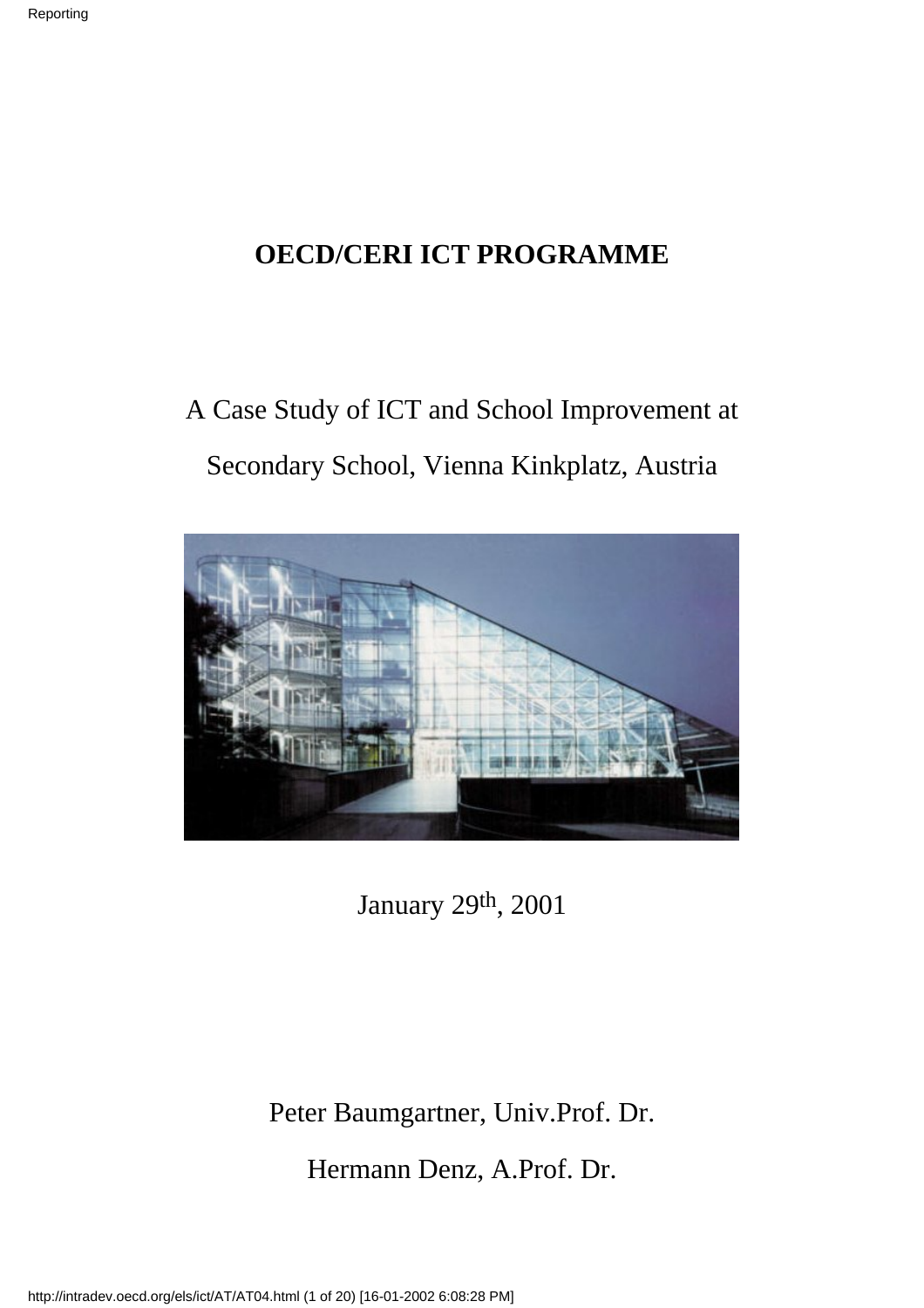Irmgard Oberhauser, Mag.

Kurt Hoffmann, Mag. Ing.

University of Innsbuck Austria

**Table of Contents**

### **Overview of the present**

Vienna, the capital city of Austria, is situated in the eastern part of the country. It has about 1.6 million inhabitants and is divided into 23 districts. The secondary school of Kinkplatz is located in the 14<sup>th</sup> district. The social stratification of the 14<sup>th</sup> district cannot be characterized precisely: its inhabitants range from shift-workers to bank employees. The secondary school for information technologies Kinkplatz has approximately 230 students aged 10 - 14 who are taught by 26 teachers in 12 classes. One class will be conducted as an integrated class, meaning that handicapped and normal students learn together. At present, 229 students with ten different mother tongues attend this school, and 55 % of the students do not speak German as their mother tongue. The school has a sports hall, a library, a photography darkroom, a chemical laboratory, workshops and three computer labs.

In 1992/93, the staff of this secondary school set up a special pedagogical model, called Kleinklassenmodel or small class model. The lessons are held in small groups. The results of this pedagogical model are self-explanatory (the number of students per class was decreased, and students are monitored by a small teacher team) and the advantages include better social contact and more effective learning. This pedagogical approach would not be such a success without the extraordinary engagement of a small team of teachers.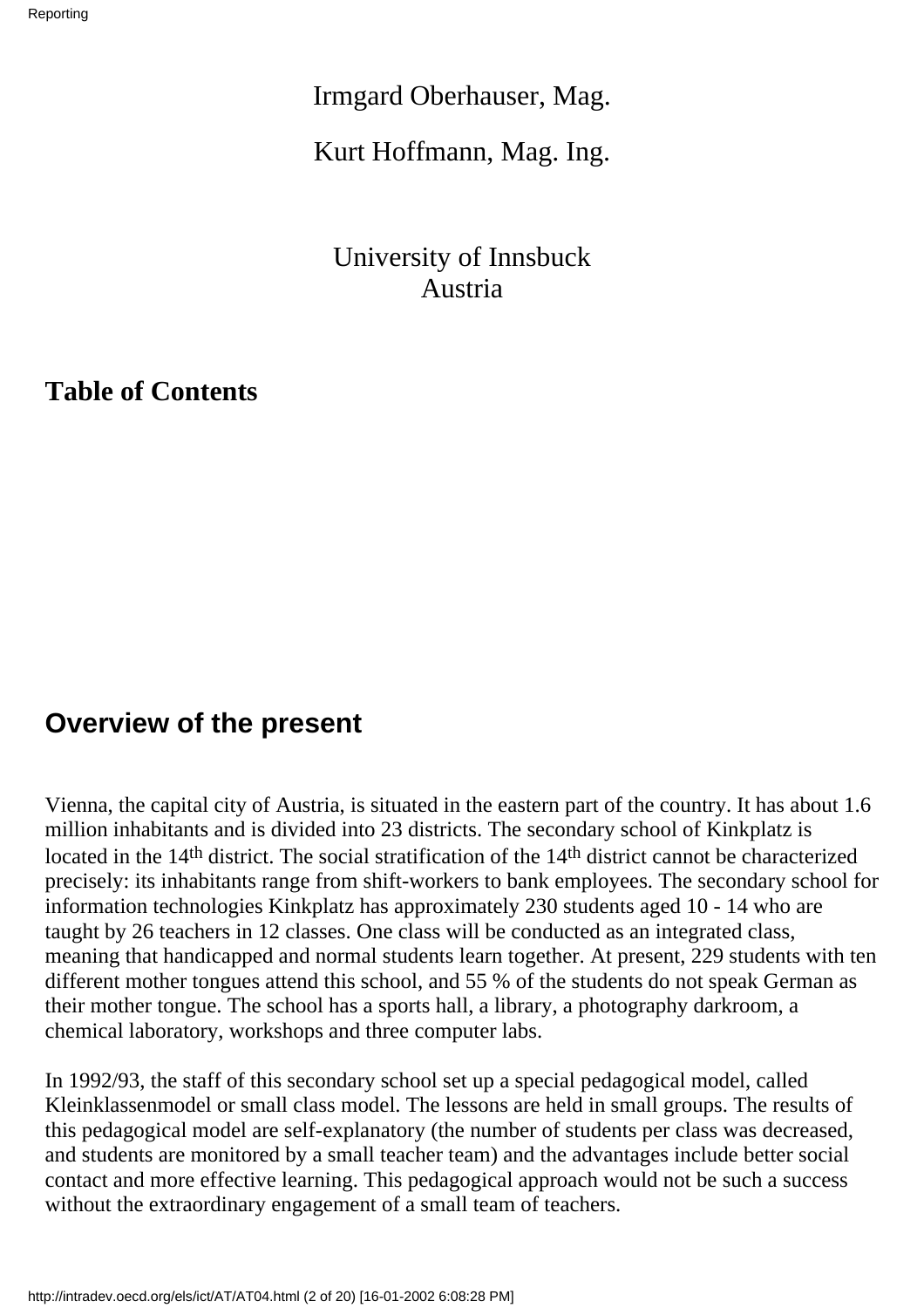The second pedagogical concept at this school is based on ICT. There are three computer-labs with eight desktop computers per lab. The PC s are connected to the Web, and all PC s are integrated into an ISDN-LAN-network. In Vienna, several secondary schools worked together to create an extraordinary curriculum for ICT with a special schedule for each of the four years. They also defined the basic conditions which every ICT-school has to pay fulfill. The local school board approved this self-initiated school program and provided the additional funding needed for the staff. This school approach pursues specific goals. Teachers should deepen students understanding of ICT within a specific ICT subject. Typing on the PC is taught in addition real EDP-subjects in the first class, making working with the keyboard easier for the students. The Internet should open up the possibility to intensify communication with other schools. Computers and the Internet are also integrated into many subjects, creating one problem: The labs are bursting at the seams.

### **Overview of the past**

In general, the main problems of the secondary schools in Vienna were the numbers of students who left the high school and the decreasing level of student performance. A further point was the competition between the secondary schools themselves. Kinkplatz s teachers share two common approaches to solve these problems. Small classes and ICT are the buzzwords, and the reasons are the same for both school approaches. On the one hand, the two factors should produce higher academic results; and on the other hand, the school should establish a new academic profile which should help guarantee its future (as it has in other ICT schools). Creating a new academic profile is a noticeable trend in Austria in several types of schools.

Both school approaches, small classes and the use of ICT, were installed step by step. We give priority in this report to the pedagogical concept based on ICT. One teacher took the part of a forerunner, dealing early on computers (hardware and software). Little by little, he tried to fill more and more teachers with enthusiasm for the new technologies. Every teacher was expected to attend either in-house or outside courses in ICT to gain the knowledge necessary to use and teach ICT. Many teachers were interested in ICT, so they attended courses and passed the examination for ICT. One great problem occurred during this stage. There was an obvious willingness to pursue further education, but despite the yearly increase in the number of special ICT trainings, the demand could not be satisfied.

Vienna has one specialty program called IHS, a concept for ICT schools worked out by teachers and policy makers together. At present, approximately 14 secondary schools are participating in this ICT school concept. IHS should facilitate the efforts of a normal secondary school to establish a new main emphasis in ICT. This concept has a lot of advantages but also disadvantages which will be explained in the following chapters.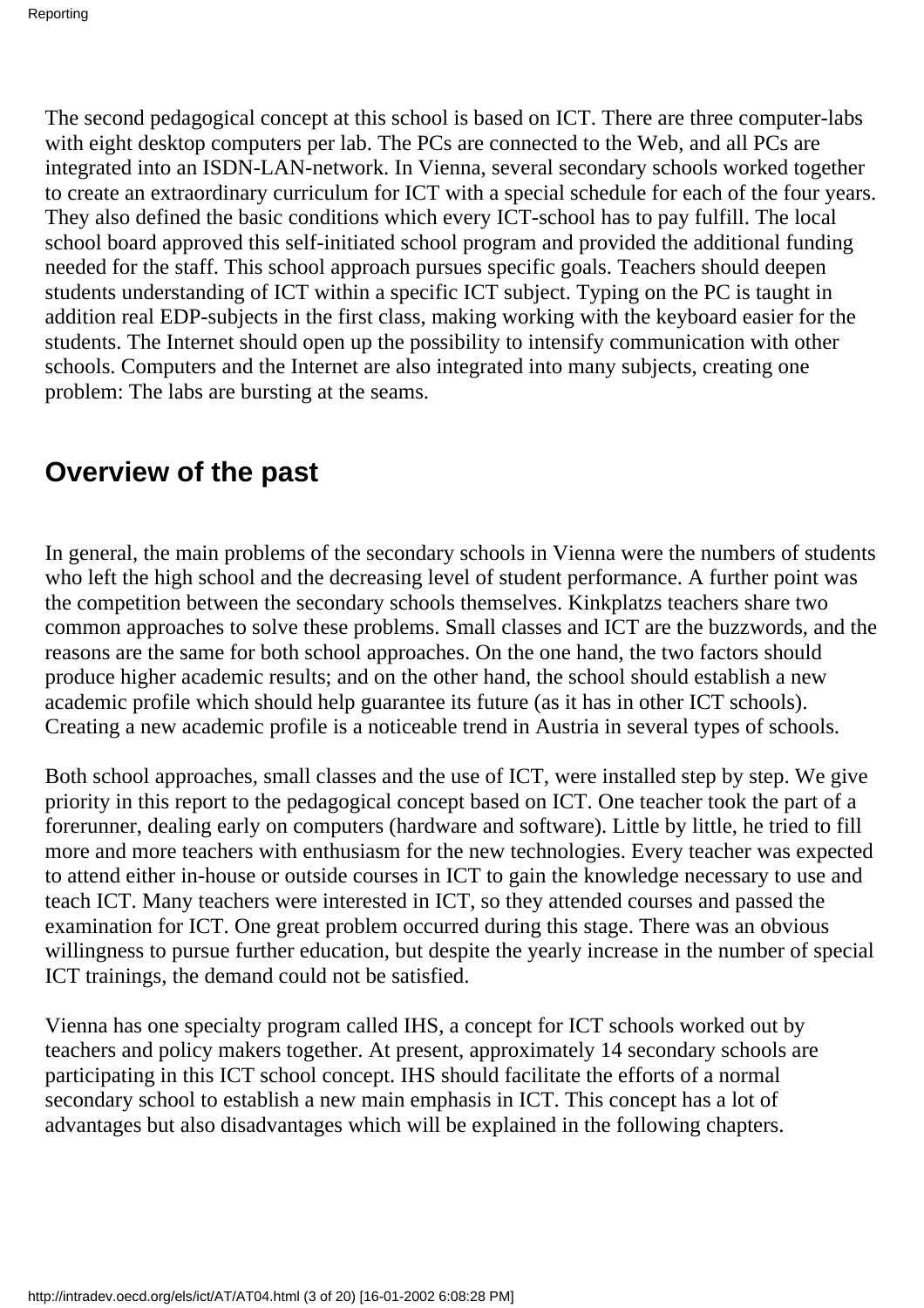## **Projections for the future**

What remains to be done to complete the whole process? The principal noted, First of all, every class should be equipped at least with one PC which is multi media ready and connected to the Web. Every teacher should have the possibility to use the PC and the Internet directly in the classroom during his/her teaching. These additional investments will help alleviate lack of capacity in the labs.

A further goal is to hire and keep IT specialists and ICT-trained teachers in order to maintain and improve the present situation. It is difficult to reach this goal because the level of ICT training in general teacher training is very low. At present, there are not enough high-level IT courses for IT administrators. The present situation calls for a radical change in general teacher training in Austria. A further characteristic of the Austrian education system is that the school administration of each federal province allocates the teachers to the schools. The principal has no chance to select the teachers his/her school needs.

An ambitious goal is to establish a network which will connect all the ICT secondary schools in Austria. The aim of this network is to ensure that all ICT schools achieve the same status, as is the case with music or sport secondary schools. At present, ICT-based schools in Austria are at a disadvantage compared to schools based on another main emphasis.

The main indicators of success in such an ICT school approach are the same as in other IT schools.

- Readiness of the proper authorities to change legal conditions to allow the implementation of a self-initiated academic program with an intensive focus on ICT
- Provision of financial support for ICT (hardware and software) and human resources for the whole process
- Self-initiative and engagement of a competent teacher team
- A school program containing goals, instructions, extraordinary curricula and schedules
- Funding for additional rooms (labs, classroom, ...)
- Openness to change among the whole staff

## **Conclusion about key hypotheses**

The following hypotheses draw significant parallels between the secondary school of Kinkplatz and other IT schools.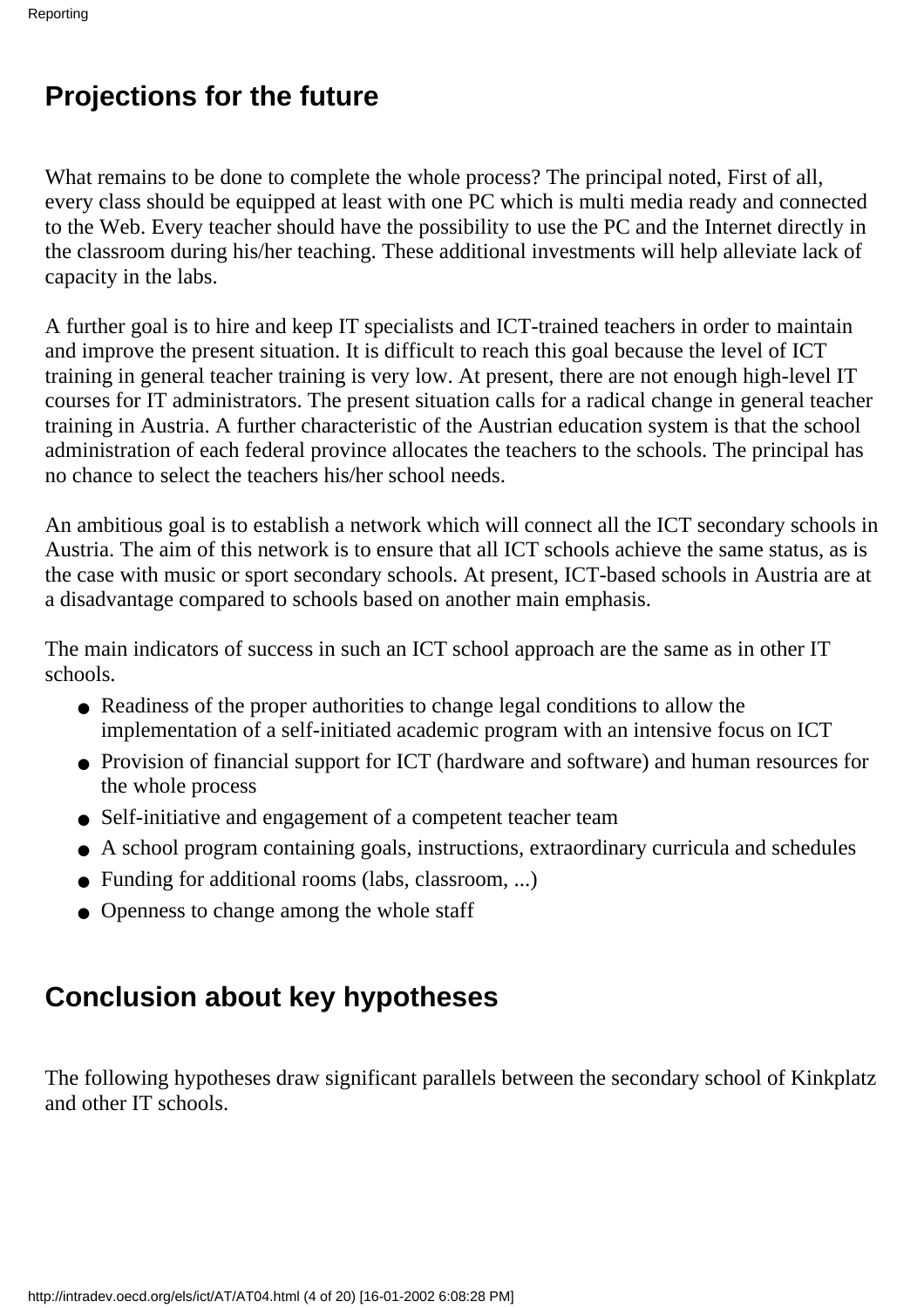# **Hypothesis 1**

*Technology is a strong catalyst for educational reform, especially when the World Wide Web is involved. The rival hypothesis is that where true reform is found, technology serves only as an additional resource and not as a catalyst, and that the forces that drove the reform also drove the application of technology to specific educational problems.*

The analysis of the data collected indicates that hypothesis 1 can be verified with some restrictions. That means, in the case of Kinkplatz, that the implementation of ICT was not a planned social change but the start of a social change, as it was in other IT schools. If the teachers decided to create another main emphasis like sports or music, this would probably be the catalyst for the reform. Therefore in our case ICT is one catalyst for school reform in the secondary school of Kinkplatz, and small classes are another.

One condition is, as the majority of teachers interviewed put it, that a competent and engaged team of teachers lead the whole process. Without their engagement, an organizational change would not have been possible. Working hardware and software is a further condition for school improvement. In the case of Kinkplatz, technical problems, especially with the Internet and hardware, occur frequently. The Internet connection often doesnt work and nobody knows why. The technicians say that the matter could be a combination of the lines and the school s location on a hill, but they dont know the exact reasons for the malfunction. As most of the teachers put it, It is very difficult to prepare special Internet lessons because the chances that the Internet will work are slim. This important point will be dealt with in detail in the following chapters.

The use of ICT was identified as one solution for the specific need for change in Kinkplatz (just the same as in other IT schools). As the solution for educational reform, ICT was the catalyst that allowed the plan to be put into action immediately.

# **Hypothesis 2**

*The diffusion of the reform (and therefore of ICT) followed the traditional diffusion pattern for reforms and innovation, as outlined by Rogers (1995). The rival hypothesis is that technology functions differently from traditional innovations and reforms and that different diffusion patterns therefore occur.*

The diffusion of the organizational change followed the traditional diffusion pattern. ICT was the content of the changing process, but at the start it was not the driving force behind the change (the same as in other IT schools). In the first step, some people from several Vienna secondary schools who were interested in ICT and the responsible policy-makers discussed the present situation. Together, the two groups reached an agreement. The focus for the next years is to create a concept (called IHS) concerning the implementation of ICT in secondary schools in Vienna. A project group was established. This project group worked out an extraordinary curriculum for ICT-schools, organized the purchase of hardware and software, provides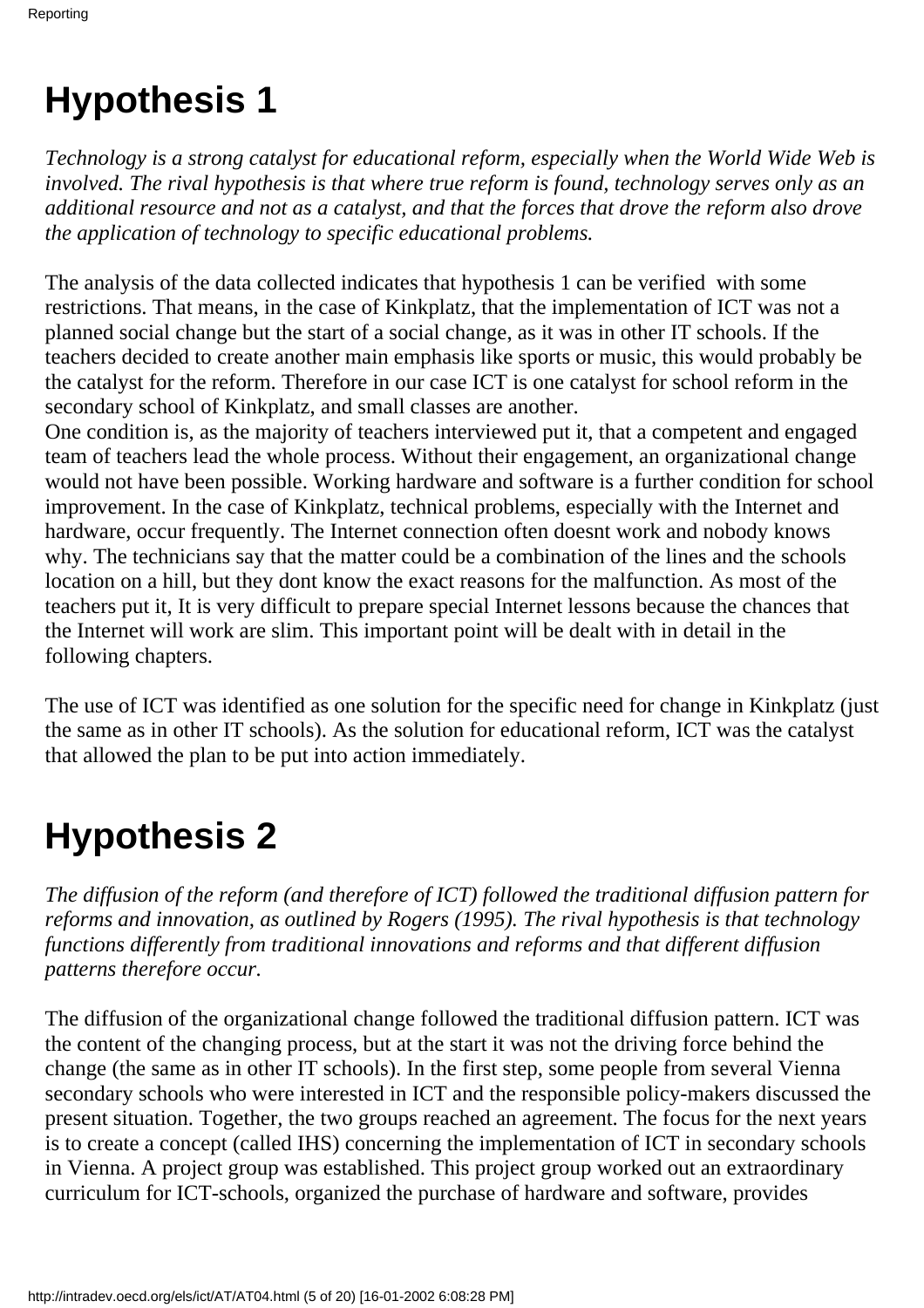support, and functions as an information office.

Once the ICT concept was developed, the next task was to motivate other teachers and arouse their interest. Some teachers were interested and attended several ICT trainings. With the knowledge they gained, the teachers are now able to teach ICT subjects and integrate ICT into several subjects.

A special diffusion pattern could be the so-called education highway in eastern Austria (just like Grein). The education highway is a Web-based education network where schools and other educational institutions can post their own web sites and search for information about schooling and education.

## **Hypothesis 3**

*Successful implementation of ICT depends mostly upon the technological infrastructure and student ICT competence rather than upon staff competence in the integration of ICT into instruction. The rival hypothesis is that teachers mediate such applications when they are successful, and that their academic value relates positively to teacher competence.*

In fact, the rival hypothesis shows this situation regarding the use of ICT. The more familiar and comfortable teachers are with using ICT, the more they will use it for their teaching preparation and for their actual teaching. If the teaching staff lacks the necessary technical knowledge, the mediation of applications cannot be successful (just the same as in other IT schools). Professional development plays a very important role. Several teachers said they were willing to take part in ICT professional development and applied at the PI and other ICT trainings, but they were repeatedly turned away because the courses were full.

The greatest fear of many teachers was that the students technical expertise might exceed their own. A further change must take place a change in their own views. In this case, teamwork is the magic word. Students and teachers have to constitute a team; then the process of learning can take place based on partnership.

# **Hypothesis 4**

*Gaps in performance between high and low income students will be enlarged rather than diminished where all students have equal access to ICT. The rival hypothesis is that equal access to ICT will lead to high poverty students closing the gap with low poverty students.*

In the case of equal access to ICT, students performance depends on their personal interest and engagement (just the same as in other IT schools). The condition of equal access to ICT is satisfied during the lessons, but equal access is not guaranteed at home, where homework or exercises have to be done. Engaged and interested students find ways to use computers outside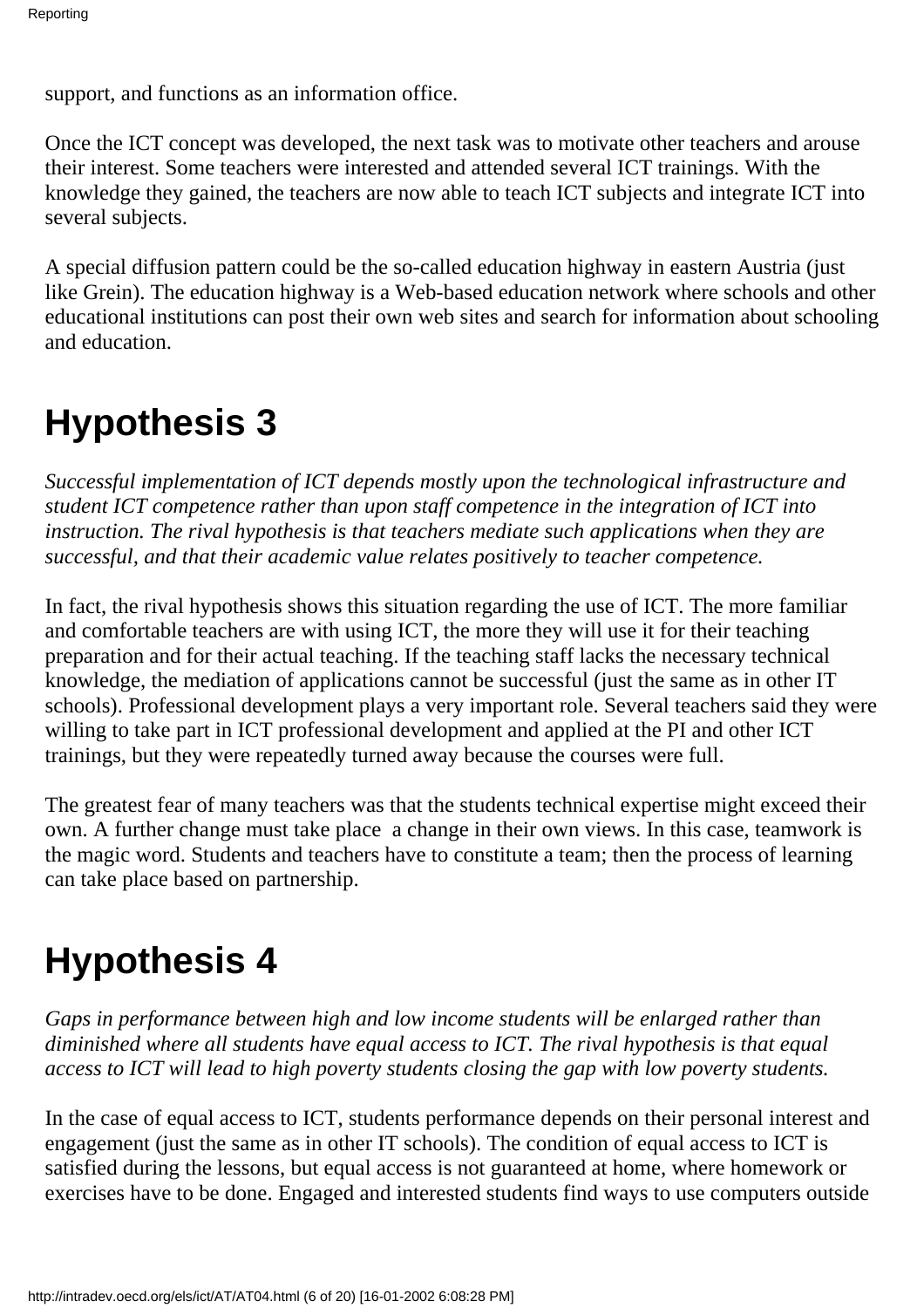the school, e.g. meeting classmates who have a computer at home, but the competition conditions are not the same.

Several studies in Austria show that low income families are far less likely to have a PC at home than more affluent families. Having or not having a PC is a question of social stratification and the profession of the parents. Parents who use a PC at work have better ICT skills and promote meaningful PC use at home. Pupils of parents who have no knowledge of ICT often only use the PC to play computer games.

# **Hypothesis 5**

*Successful implementation of ICT will lead to the same or higher academic standards in spite of the low quality of many ICT materials. Academic standards are a function of teacher and school expectations and not of the standards of textbooks, ICT materials, and the like. The alternative hypothesis is that ICT use will lead to a lowering of academic standards as students spend more time on marginally beneficial searches and in browsing poor quality Web and courseware content.*

In fact, academic standards are a combination of teacher and school expectations. The teacher decides which teaching material will be used during the lesson, and his/her task is to choose the material that will be beneficial. If the teacher selects good ICT teaching materials, then ICT will not lead to a lowering of academic standards. On the other hand, if he or she does not pre-select special Web sites and allows the students to browse the Web without any restrictions, many students will be overtaxed, because they will not be able to understand all the information they find. A German language teacher mentioned another point: I think it is positive that wrong words will be underlined because the students have to think about their spelling mistakes. Another teacher said, The appearance and layout of students papers are now better than in the past, but the content has not improved.

| Informatikhauptschule Kinkplatz                                           |  |
|---------------------------------------------------------------------------|--|
| $A-1140$ Wien, Kinkplatz 21                                               |  |
| +43-1/911 63 43, +43-1/911 63 43 37                                       |  |
| http://www.schulen.wien.at/schulen/914042/index.html                      |  |
| $\frac{1}{1}$ hs14kink021k2@m56ssr.wien.at                                |  |
| Principal: Mr. Wilhelm Scheiber                                           |  |
| 8 normal classes, which will be conducted as 12 stabile small<br>classes. |  |
|                                                                           |  |

## **Characteristics of the school**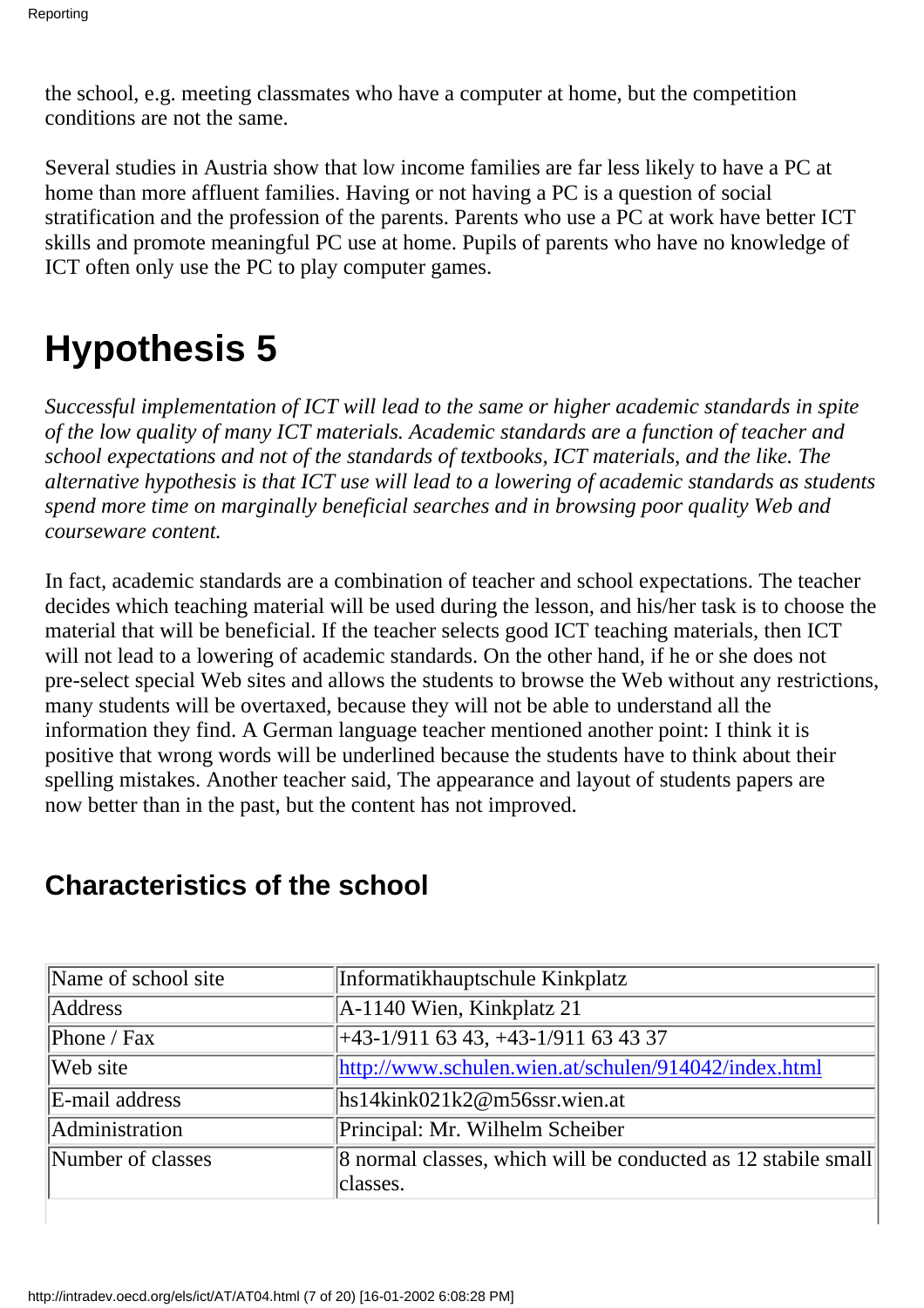| Number of students                                                                                                                              | 229                                                                                                                                                                                                                                                                                                |  |  |
|-------------------------------------------------------------------------------------------------------------------------------------------------|----------------------------------------------------------------------------------------------------------------------------------------------------------------------------------------------------------------------------------------------------------------------------------------------------|--|--|
| Number of teachers                                                                                                                              | 26 (17 male, 9 female)                                                                                                                                                                                                                                                                             |  |  |
| Kind of school                                                                                                                                  | Secondary school for students between the ages of 10 and 14                                                                                                                                                                                                                                        |  |  |
| <b>Characteristics of school autonomy:</b>                                                                                                      |                                                                                                                                                                                                                                                                                                    |  |  |
| School experiment                                                                                                                               | IHS: Secondary school for information technology (offers to<br>pass some modules of the examination in $ECDL = European$<br><b>Computer Driving License)</b><br>Small class model: 8 normal classes are divided into 12<br>stabile small classes. A small team of teachers leads a small<br>class. |  |  |
| <b>Unusual features</b>                                                                                                                         | IT in the 1 <sup>st</sup> and 2 <sup>nd</sup> year (1 lesson a week)<br>Typing in the 1 <sup>st</sup> and $2nd$ year (1 lesson a week)<br>IT in the $3^{rd}$ and $4th^d$ year (2 lessons a week)                                                                                                   |  |  |
| Social-integrative classes                                                                                                                      | One class will be conducted as an integrated class<br>(co-teaching of normal and handicapped students).                                                                                                                                                                                            |  |  |
| Special features of the school:                                                                                                                 |                                                                                                                                                                                                                                                                                                    |  |  |
| Special rooms                                                                                                                                   | Library, chemistry laboratory, darkroom, 3 sports hall                                                                                                                                                                                                                                             |  |  |
| 3 computer labs                                                                                                                                 | 8 PC s per lab, 3 Server, WINNT + WIN95<br>3 network-printer, 1 digital camera, 2 scanner                                                                                                                                                                                                          |  |  |
| <b>ISDN-LAN</b> network<br>Internet connection                                                                                                  |                                                                                                                                                                                                                                                                                                    |  |  |
| Architecture                                                                                                                                    | Impressive glass building                                                                                                                                                                                                                                                                          |  |  |
| In the same building, there is another secondary school<br>Neighboring school<br>which provides lunch and full time support for their students. |                                                                                                                                                                                                                                                                                                    |  |  |

## **Evaluation of change**

# **Diffusion patterns**

One specialty in Vienna is the concept of IHS. The idea of this project is on the one hand to facilitate the access to ICT for the students and on the other hand to train the pupils to become experienced and competent users of the new technologies. All learning technologies should be available during the lesson. Therefore the curriculum and the technical development have to be adapted to the new requirements. The concept IHS plays a major role for diffusing ICT in schools of Vienna. With the exception of the Vienna IHS concept, the diffusion patterns are the same as in other IT schools. A small team of teachers initiated, organized and oversee the introduction of ICT. The authorities support and finance the whole concept, including the provision and support of the technical infrastructure, funding to maintain and replace the technical infrastructure, and last but not least the professional development.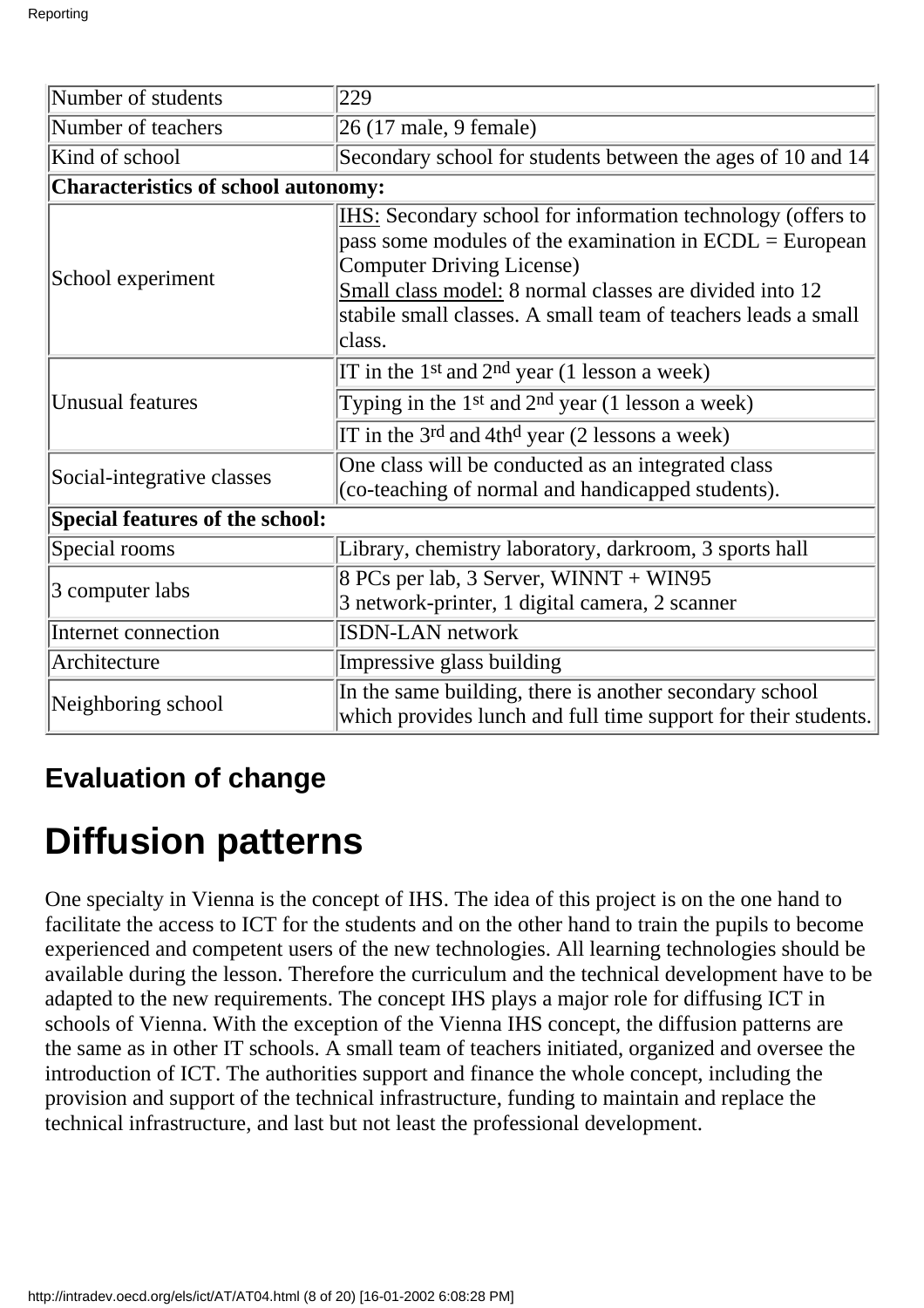# **Staff development and involvement**

At present, the main problem in Vienna is that there are not enough ICT trainings to meet the demand (just the same as in other federal provinces). The teachers are willing to sign up for ICT development, but most of the courses are full, so the waiting lists are long and teachers are frustrated. This unsatisfactory situation has resulted in school-internal ICT development. One IT specialist pointed out another fact: The PI offers more elementary than advanced trainings. I urgently need some advanced trainings in several kinds of software, but these trainings will not be offered. Where am I supposed to get advanced IT skills to support our network? In Kinkplatz, the situation is unique. One of the three PC-labs is owned by the PI, so many IT trainings are held in the school and computer experts are often present. The IT specialists of Kinkplatz have the opportunity to consult the experts when they need help. On the down side, the labs are often reserved for external teachers.

# **Role of leadership**

One engaged and ICT interested teacher took preliminary steps. The principal and his team were responsible for implementing this school experiment and oversaw the entire ICT installation and staff development. These key persons also determined the next steps for the future.

# **ICT reform connections**

The majority of teachers see the ICT main emphasis as current, trend-setting and necessary because it gives students the opportunity to acquire the basic ICT skills and they will need in the business world and advanced schools. But one teacher expressed his concern: Public discussions of modern schooling, then education and instruction focus solely on the new technologies.

## **Outcomes**

# **ICT Infrastructure**

The secondary school of Kinkplatz has the following ICT infrastructure:

1. Hardware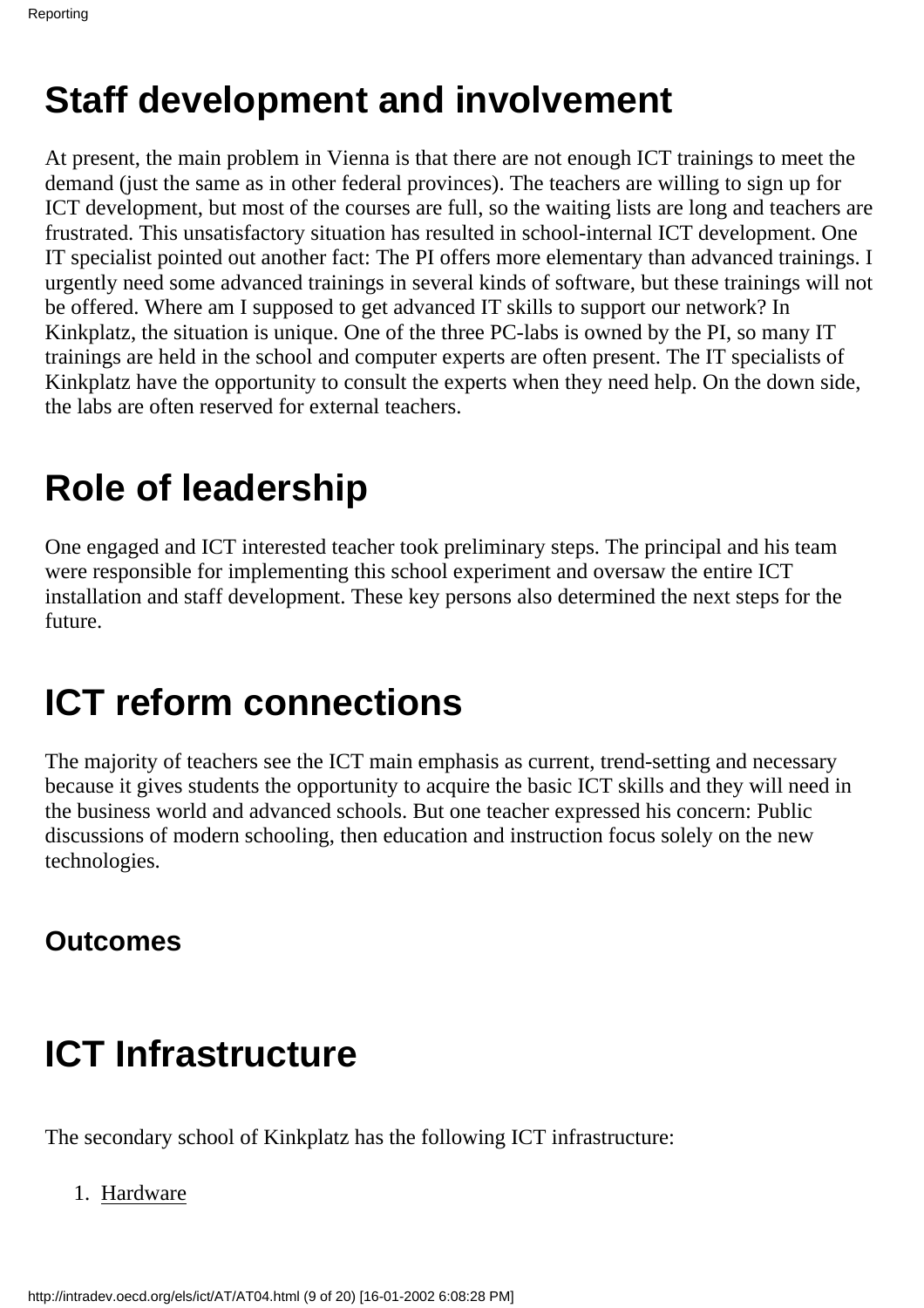Three computer labs with 8 PC s per lab. One lab is owned by the PI but the school has permission to use it. All PC s are multimedia ready and connected to the Internet. One computer is situated in the main office. Three network-printers, two scanners and one digital camera are also available.

#### 2. Internet and Provider

Internet access is managed by an ISDN-LAN network. The education highway powered by the authorities is the main provider for schools in eastern Austria. Wienstrom is the special provider for the Vienna schools.

#### 1. Support

In Kinkplatz, two teachers called Kustoden (custodians), the IT specialists of the school, provide support for the staff but are not authorized to change or repair any hardware by themselves. They don t have the password from the server that would allow them to change anything. The hardware support of this school is managed by the Call Center, which functions like a helpdesk with several contact persons: on the one hand, the so-called Regionalbetreuer, and on the other hand, several technicians from external companies. A Regionalbetreuer is a teacher who is specially trained in ICT, and every Regionalbetreuer supports four to five school networks in Vienna. If hardware or line problems occurs, the IT specialists of the school will inform the Call Center. The Call Center then sends a Regionalbetreuer to solve the problems. If the Regionalbetreuer is not able to repair the hardware or to solve the network problems, the Call Center will engage an external technician. The fact is that it takes both of the custodians a lot of time to keep the system running, and they are completely overtaxed.

2. E-mail

One official school e-mail account was set up for the main office. At the moment, students do not have school e-mail accounts. Some teachers and students have private e-mail accounts.

3. System backup

The backup of the system and the configuration is made by a streamer tape, but this is only done occasionally, but not regularly. Data created by teachers and students is not automatically saved. It is the responsibility of teachers and students to save the data they produce themselves.

4. <u>Use of ICT</u>

Teachers and students use ICT for typing; in projects, spreadsheet analysis and word processing; to prepare and make presentations; for programming (logo); to create and maintain Web pages; to draw pictures or diagrams; and to search for information. Learning software is used in special subjects, e.g. English or history.

## **Effectiveness**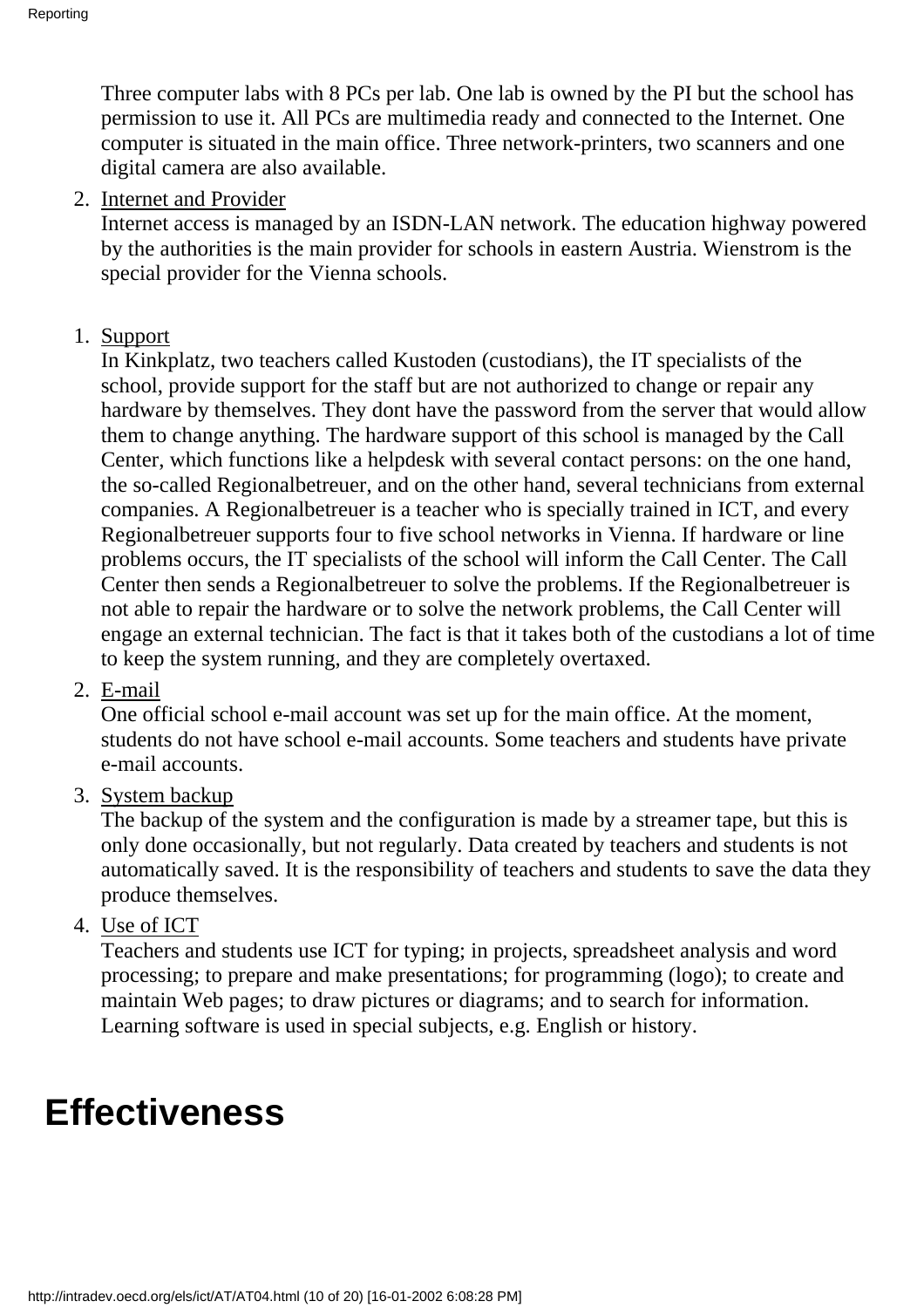## **The results of Kinkplatz show the same indicators of success as in the other IT schools.**

- Well-educated, engaged and interested staff members are absolutely necessary to integrate ICT successfully into the school.
- Teachers attitude and their conviction that they are on the right path is essential.
- Setting goals is important.
- Providing the necessary hardware and software for using ICT: Many teachers in Kinkplatz mentioned that they had prepared special Internet lessons, but the network did not work. They said that they would not integrate ICT into their teaching unless the hardware and software equipment is supported and user-friendly.

The last indicator, also a barrier to fuller staff involvement in Kinkplatz, is the many hardware and line problems which still exist. The Vienna support-concept Call Center has its advantages, but a lot of disadvantages as well. This centralized system is slow and cumbersome, the waiting periods are long. Both IT specialists had two specific demands: Firstly, we would appreciate it if the Call Center could react quickly because, that is not the case at the moment. Waiting periods of up to two weeks are the consequences. Secondly, it would be easier for us to support the network if we were authorized to make simple hardware repairs and changes by ourselves. The whole system lacks flexibility.

Further factors impede effectiveness:

- The current situation of further ICT education (waiting periods of six months to one year). A lack of ICT knowledge is the negative result.
- The changing role of a teacher from an instructor to a coach and the new way to work with knowledge. The teacher knows everything and the students know nothing, is an old adage that is loosing its validity.
- Lack of capacity in the labs.

What are the most positive and the most negative aspects and impacts of using ICT?

#### *Positive aspects*

- ICT opens up new opportunities to develop valuable skills (team work, self-organization, being and working independently).
- ICT is a strong catalyst for the students motivation; therefore it is also easier for teachers to teach their students.
- Start-up grant for entrance into a high school or a profession.
- The working atmosphere in Kinkplatz is very good. The IT specialists and the principal are competent and friendly when they answer ICT-related questions from their colleagues, so the teachers dare to ask.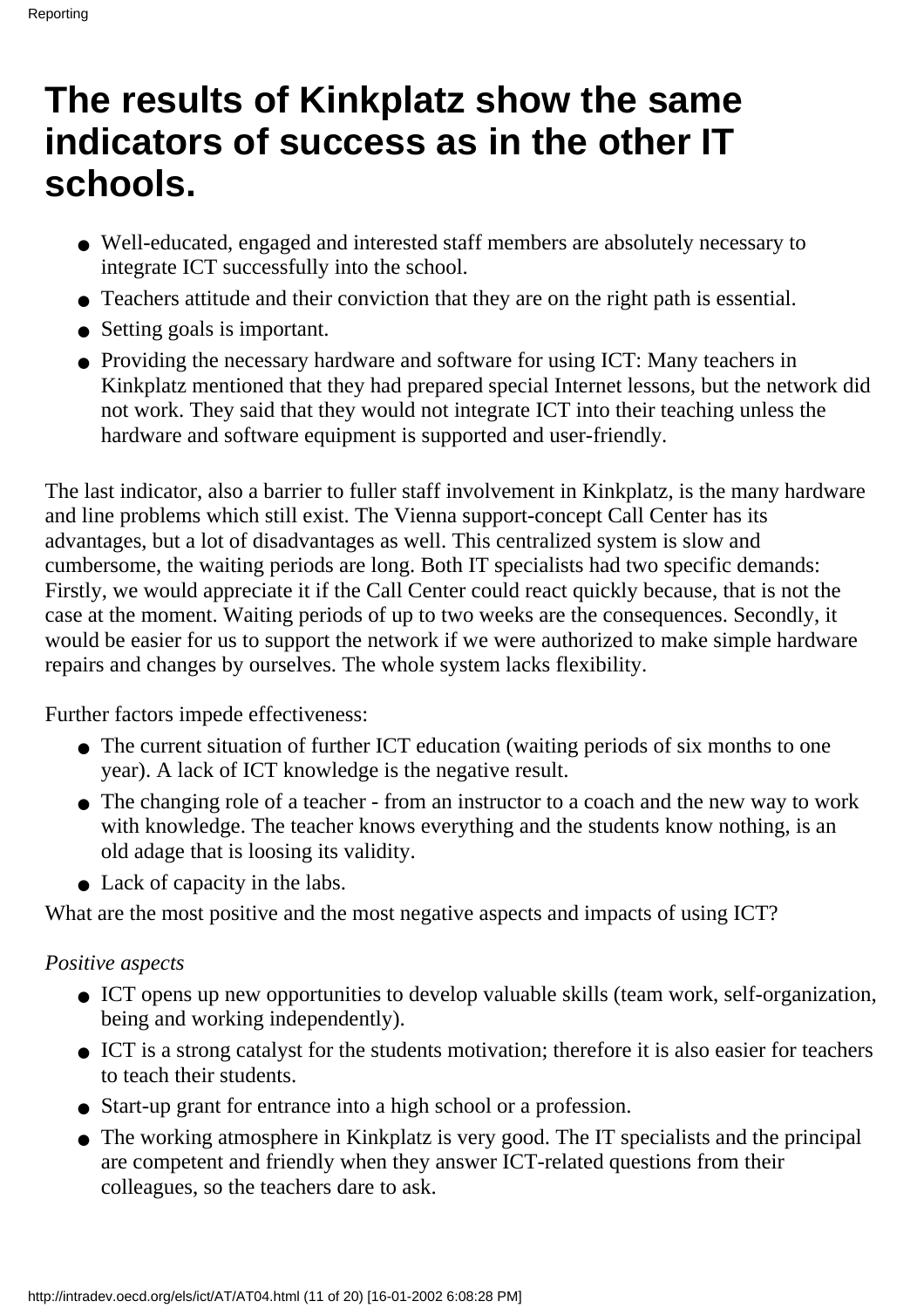• About 60-70 % of all students in Kinkplatz use a computer at home.

#### **Negative aspects**

- The social stratification divides the students into two groups: those who have and those who do not have a PC at home. One teacher said: It is not possible for every student to use a PC at home because they often do not have one. Those students who have a PC at home have more ICT knowledge than the others. The school should eliminate this social stratification but is presently not in a position to do so because there are too few ICT courses.
- Reduction of the whole education process to one item ICT. The public equates modern education with ICT, and other pedagogical concepts are irrelevant.

## **Academic rigor**

The prerequisite for teachers to use ICT in their teaching is that they feel comfortable with using a computer. Continuing further education and a PC at home are necessary. 80-90 % of the teachers have a computer and Internet access at home. All of them use PC and Internet in their teaching preparation and some use them for their teaching. Most of the teachers said that they get their ICT knowledge through private studies because the situation of professional development in Austria is unsatisfactory. That could be one reason why many teachers don t integrate ICT into their teaching.

Students have access to computers at school during the lessons but not without monitoring. Two students must always work together on one PC because of the situation in the labs (8 PC s) per lab for 16 students). The average student spends 3-4 hours per week working with ICT during school hours. Some IT teachers provide a special educational ICT class once a week. Students can attend this lesson on a voluntary basis; there they can ask the teacher if they have questions. They often do their homework, write papers, surf the Internet and search for information. Foreign students often take advantages of these special classes. Motivation to learn with the new technologies is high as long as the content is not too difficult to understand and the student does not have too much to read. The amount of the information on the web pages often overtaxes students.

# **Equity**

On the one hand, there are no differences between high and low income students in the school. Every student has the same access to ICT during the lesson. On the other hand, the situation at home is not the same. High income students are more likely to have a PC and the Internet at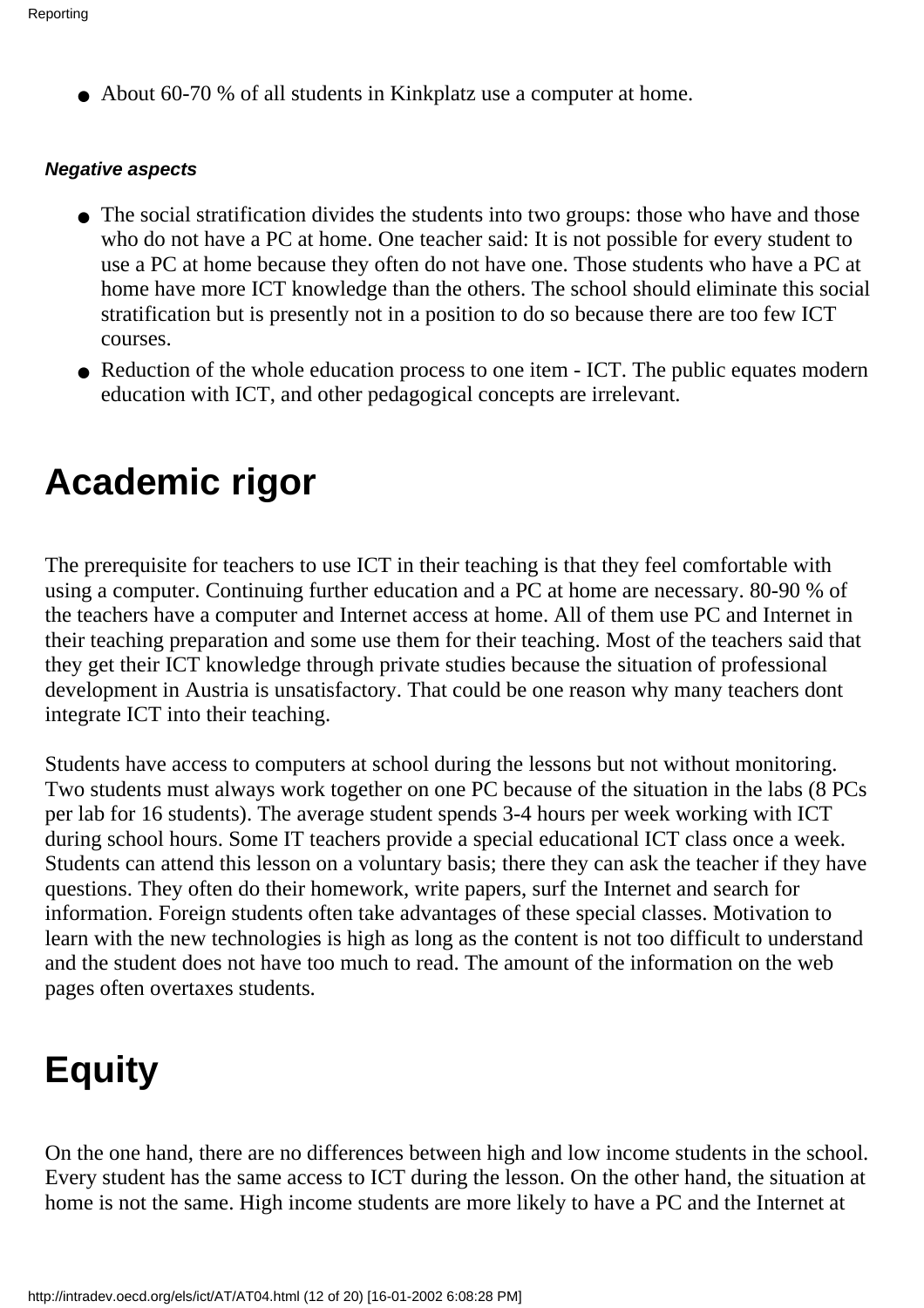home than the others. Low income students are therefore at a disadvantage in school because they lack ICT knowledge. Differences occur also between high and low ability students. As one teacher expressed it, Students whose behavior makes a bad impression are often very interested in ICT. Language competence is a prerequisite meaningful ICT work. Students with language problems are at a disadvantage when using ICT. Some teachers mentioned that low ability students often work more slowly than high ability students. There are also gender differences when it comes to using ICT. Boys use PC s and the Internet more hours per week than girls. Girls often use the communication part of the Internet (chatting and sending e-mails) and create nice pages. Boys browse different Web pages than girls. Programming is typically a male domain.

## **Projections**

# **Sustainability**

What has to be done in Kinkplatz to maintain or improve the results of using ICT? The recommendations are the same as in other IT schools and can be divided into five categories.

- *1. Technical equipment*
	- Augmenting the existing equipment: each classroom should have at least two computers which are multimedia ready and connected to the Web and three laser printers.
	- Regular replacement of the old technical equipment.
	- Operating hardware and Internet access (that is not the case at the moment)
- *2. Organization*
	- Having one half-time IT specialist who manages the whole ICT system would be very helpful.
	- Organizing access to the computer labs better would give every teacher the opportunity to use ICT. This is only possible if there are two PC s per class.
- *3. Staff*
	- Well-educated staff members are essential. Further education has to be guaranteed for everyone.
	- It is absolutely necessary to hire new, well-educated ICT teachers. The integration of the new staff members should be systematic, organized and geared to establishing a strong teaching team.
	- The IT specialists who manage the support for staff and students should be better paid because they invest so much time in keeping the system working and are completely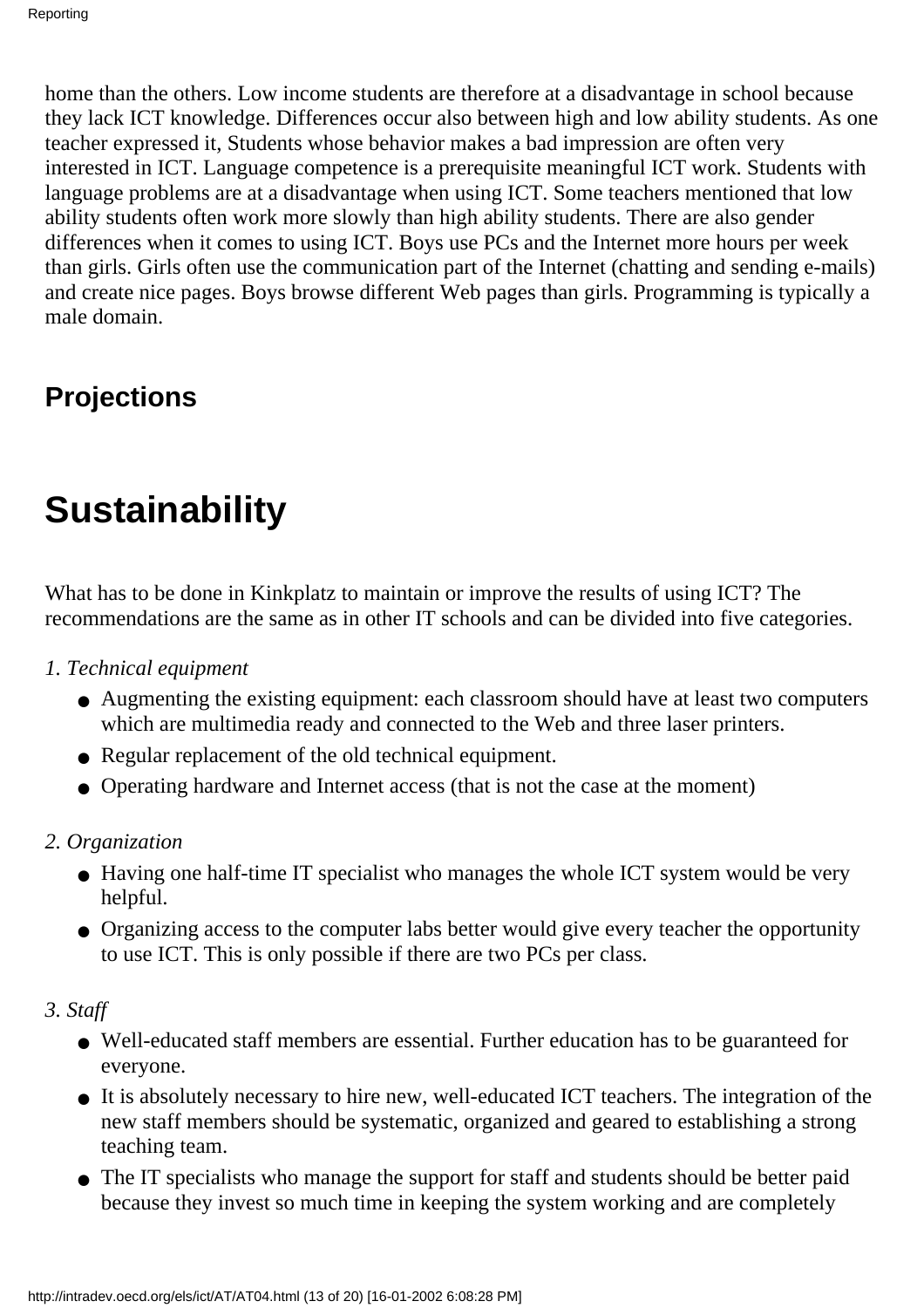overworked.

- *4. Environment*
	- Growing number of homes with computer equipment.
	- An ambitious goal is to introduce a network which will connect all the ICT secondary schools in Austria. The aim of this network should be for all ICT schools to achieve the same status as the music or sport secondary schools.
	- More parental interest in ICT to support the students at home. Collaborative learning between students and parents can occur.

#### *5. Education*

- Constant evaluation of the current needs in ICT skills for high schools in order to ensure that graduates of a secondary school have the skills they need.
- Teachers should encourage their students to practice responsible computing, thus avoiding abuse. One ICT course should be The Social Dimension of the Web.

# **Scalability**

What efforts and resources are required for full implementation and what benefits can result from it? This question must be answered indirectly, because the interviews didnt contain the necessary data. The main points are the same as in other IT schools and are described below.

- The principal and the staff members must define a common goal which they will directly pursue. The whole staff should be firmly convinced that the school is on the right path.
- The authorities and the communities of the school have to support the efforts of the staff members not only by providing financial resources but also by creating the basic conditions necessary to act.
- Further trainings for staff members must be organized and supported in order to give teachers input on innovations and the opportunity to discuss pedagogical topics.
- All subject teachers should use ICT to the same degree their lessons; otherwise the students of teachers who dont use ICT in the lessons will be at a disadvantage compared to the students of teachers who use ICT. The individual philosophy of a teacher determines whether he/she is suited to implementing ICT into his/her teaching.
- In the words of the principal, One benefit is that our children get basic training in a forward-looking medium.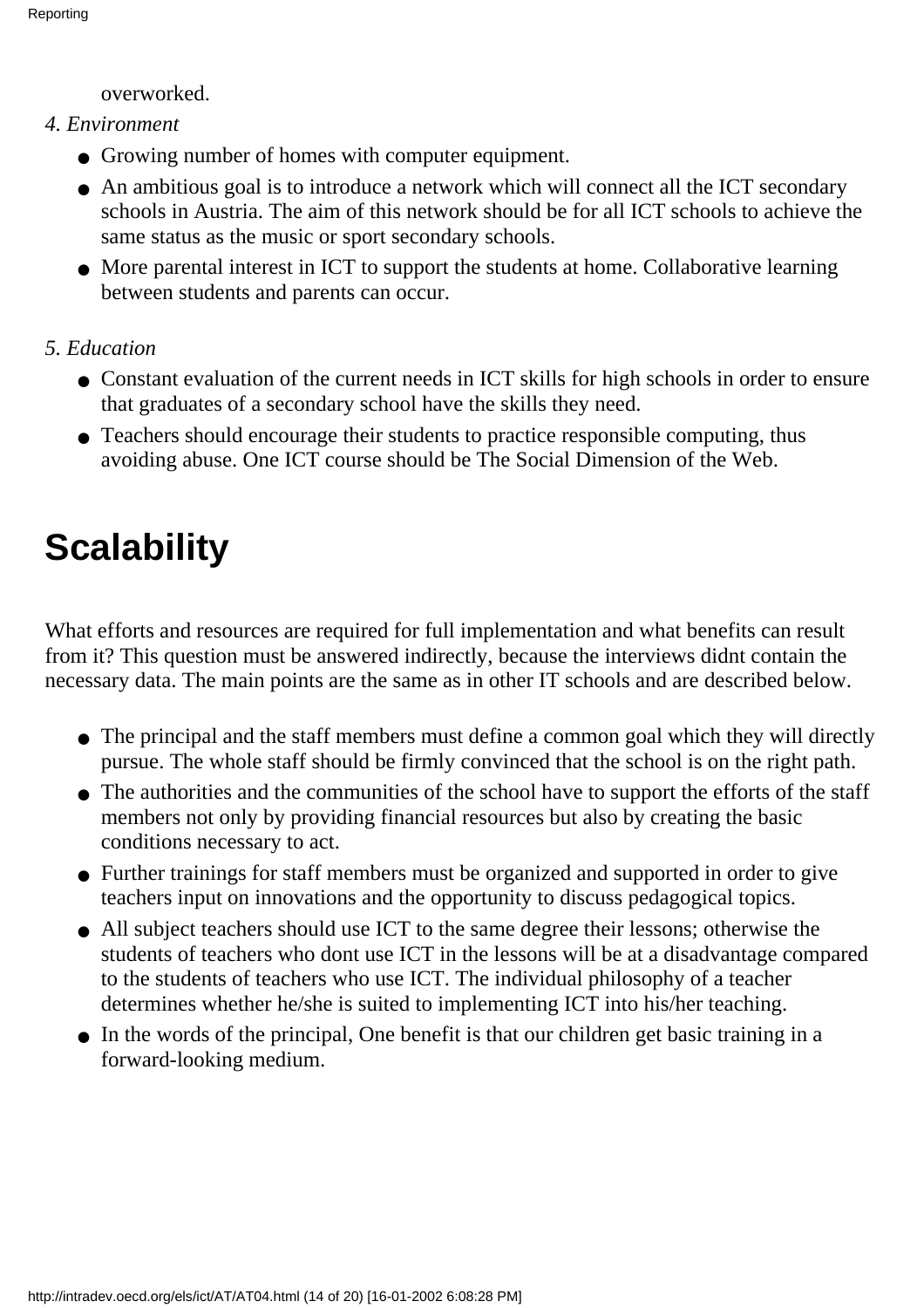## **Appendix A**

## Methodology

Description of the volume and type of data collected

| <b>Activity</b>                                                   | <b>Annotation</b>                                                                                                                  | <b>Amount</b>  |  |
|-------------------------------------------------------------------|------------------------------------------------------------------------------------------------------------------------------------|----------------|--|
| <b>Verbal Interviews</b><br>(approximately 45-60 minutes<br>each) |                                                                                                                                    |                |  |
| Nomination Form for a School<br>Site                              | Principal                                                                                                                          | $\mathbf{1}$   |  |
| <b>Administrator Interview</b>                                    | Principal                                                                                                                          | 1              |  |
| Parent/Guardian Interview                                         | 2 mothers, 2 fathers conducted as a group<br>interview                                                                             | 1              |  |
| <b>Technology Specialist Interview</b>                            |                                                                                                                                    | $\mathbf{1}$   |  |
| <b>Student Interview</b>                                          | group of 5 students (fourth year)<br>1 group of 4 students (fourth year)                                                           | $\overline{2}$ |  |
| <b>Teacher Interview</b>                                          | 4 teachers who were actively involved in and<br>strongly identified with the reform.<br>3 teachers who were opposed to the reform. | 7              |  |
| Questionnaire                                                     |                                                                                                                                    |                |  |
| <b>ICT Use Survey of Teachers</b>                                 | Teacher                                                                                                                            | 15             |  |
| <b>Observing in Classrooms</b>                                    |                                                                                                                                    |                |  |
| Computer science                                                  | Fourth year                                                                                                                        |                |  |
| English                                                           | Second year                                                                                                                        |                |  |
| Gymnastics                                                        | First year                                                                                                                         |                |  |
| <b>Collecting additional materials</b>                            |                                                                                                                                    |                |  |
| Web-site presentation                                             | http://www.schulen.wien.at/schulen/914042/index.html                                                                               |                |  |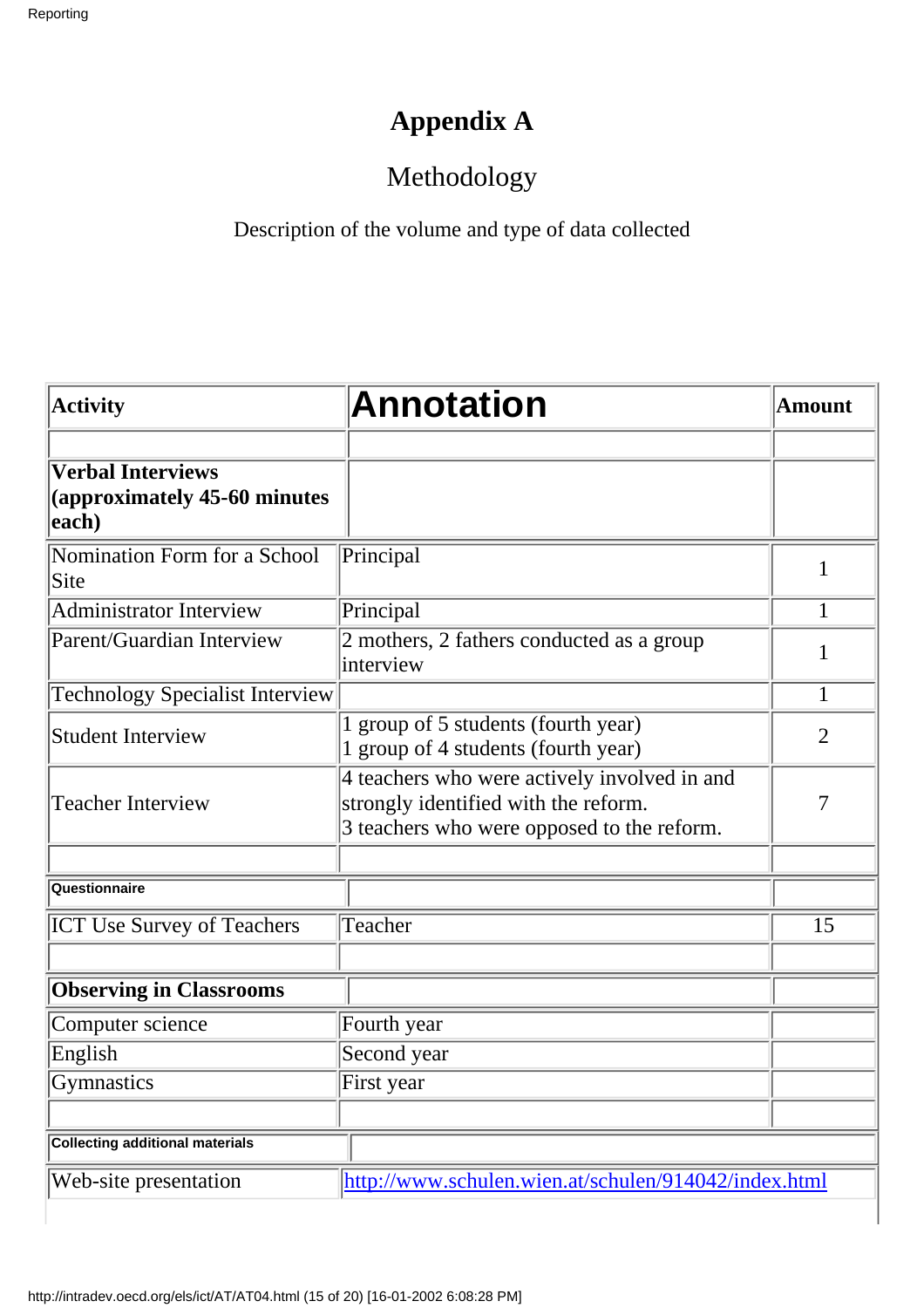| Lesson plan from all classes               |                       |
|--------------------------------------------|-----------------------|
| Reports on the experimental<br>school form | Small class model     |
| School profile                             |                       |
| Number of students                         | From a fourth year    |
| <b>Visions</b>                             | School concept IHS    |
| New visions and projects                   | Chat-room and Web-cam |

## **Appendix B**

## ICT Use Survey for Teachers

15 teachers filled out this questionnaire ( $n = 15$ ). The results are represented in percentage (100 %).

• How comfortable are you with using a computer to do each of the following? (Choices are: very comfortable, comfortable, somewhat comfortable, not at all comfortable)

|    |                                                                    | very<br>com-fortable | com-<br>fortable | somewhat<br>com-fortable | not at all<br>com-<br>fortable |
|----|--------------------------------------------------------------------|----------------------|------------------|--------------------------|--------------------------------|
| 1. | write a paper                                                      | 66.7                 | 26.7             | 6.7                      |                                |
| 2. | search for information on the<br>World Wide Web                    | 26.7                 | 40.0             | 6.7                      | 26.7                           |
| 3. | create and maintain web pages                                      |                      | 14.3             | 14.3                     | 71.4                           |
| 4. | luse a data base                                                   | 26.7                 | 20.0             | 40.0                     | 13.3                           |
| 5. | send or receive e-mail                                             | 60.0                 | 13.3             |                          | 26.7                           |
| 6. | programming (e.g. writing a<br>program in Visual BASIC or<br>Java) | 6.67                 |                  | 20.0                     | 73.3                           |
| 7. | draw a picture or diagram                                          | 26.7                 | 33.3             | 20.0                     | 20.0                           |
| 8. | present information (e.g. use)<br>PowerPoint or equivalent         | 13.3                 | 20.0             | 26.7                     | 40.0                           |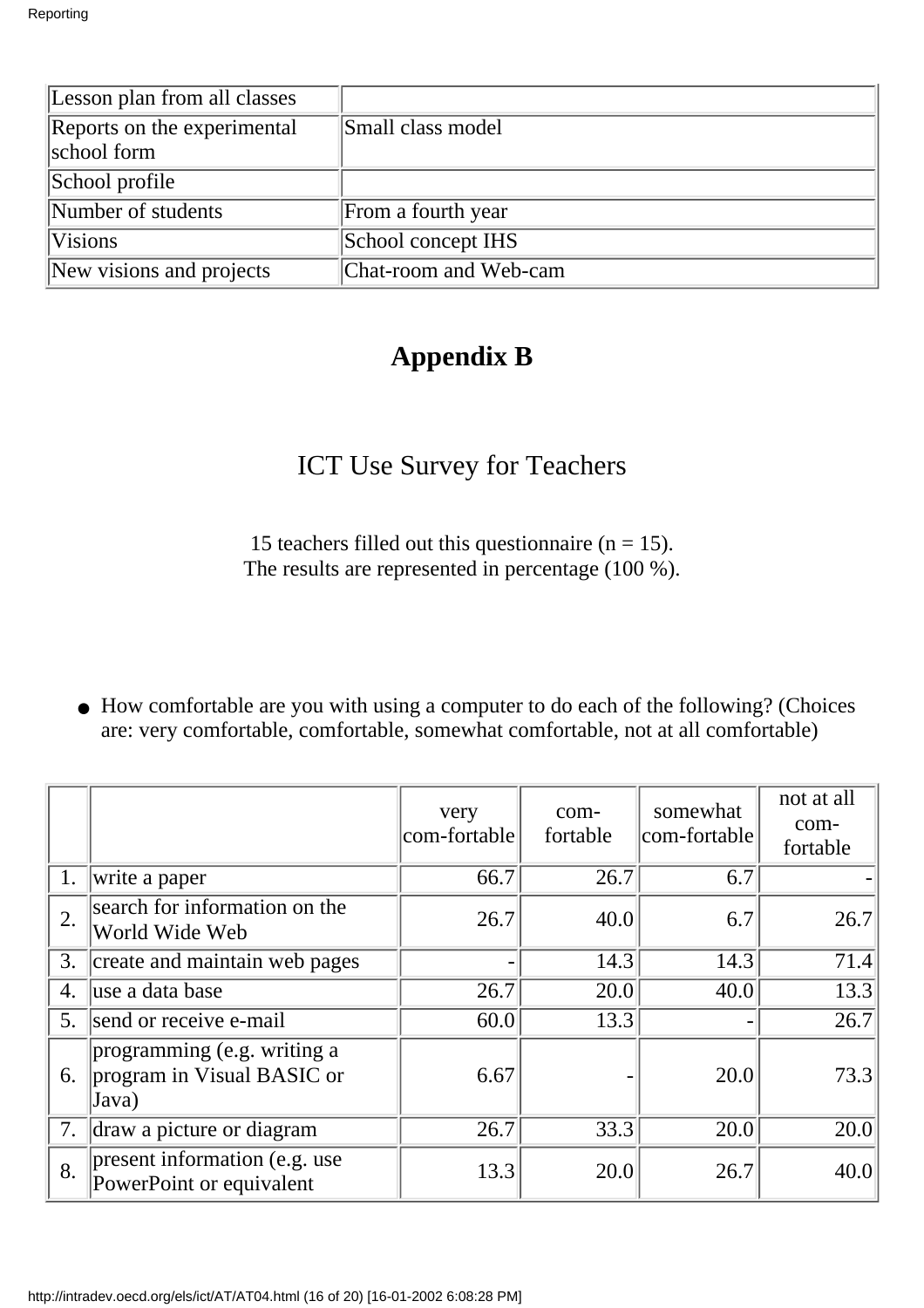" During the past school year, how often did your students on average do the following for the work you assigned? (Choices are: several times each week, several times each month, a few times, never)

|                                           |                                                         | several<br>times<br>each<br>week | several<br>times<br>each<br>month | a few<br>times | never |
|-------------------------------------------|---------------------------------------------------------|----------------------------------|-----------------------------------|----------------|-------|
| 9.                                        |                                                         | 7.1                              | 21.4                              | 42.9           | 28.6  |
| 10.                                       | create web pages                                        |                                  | 7.1                               |                | 92.9  |
| 11.                                       | send or receive e-mail                                  |                                  |                                   | 14.3           | 85.7  |
| 12.                                       | use a word processing program                           | 16.7                             | 16.7                              | 41.7           | 25.0  |
| 13.                                       | use a computer to play games                            |                                  |                                   | 64.3           | 35.7  |
| 14.                                       | luse a spreadsheet                                      |                                  | 14.3                              | 28.6           | 57.1  |
| 15.                                       | use a graphics program                                  |                                  | 14.3                              | 50.0           | 35.7  |
| 16. join in an on-line forum or chat room |                                                         |                                  |                                   | 28.6           | 71.4  |
| 17.                                       | use a presentation program (e.g.,<br>PowerPoint)        | 7.1                              | 7.1                               | 21.4           | 64.3  |
| 18.                                       | use an instructional program (including<br>simulations) | 7.1                              | 21.4                              | 42.9           | 28.6  |
|                                           | 19. other computer uses (specify)                       |                                  | 21.4                              | 14.3           | 64.3  |

20. How would you rate your ability to use a computer? (Choices are: good, fair, poor)

|             | $21.4$ good |
|-------------|-------------|
| $42.9$ fair |             |
|             | $35.7$ poor |

21. Was student computer use ever evaluated for grading? (yes-no)

| 6.7              | es/ |
|------------------|-----|
| $3.3$   no<br>フコ |     |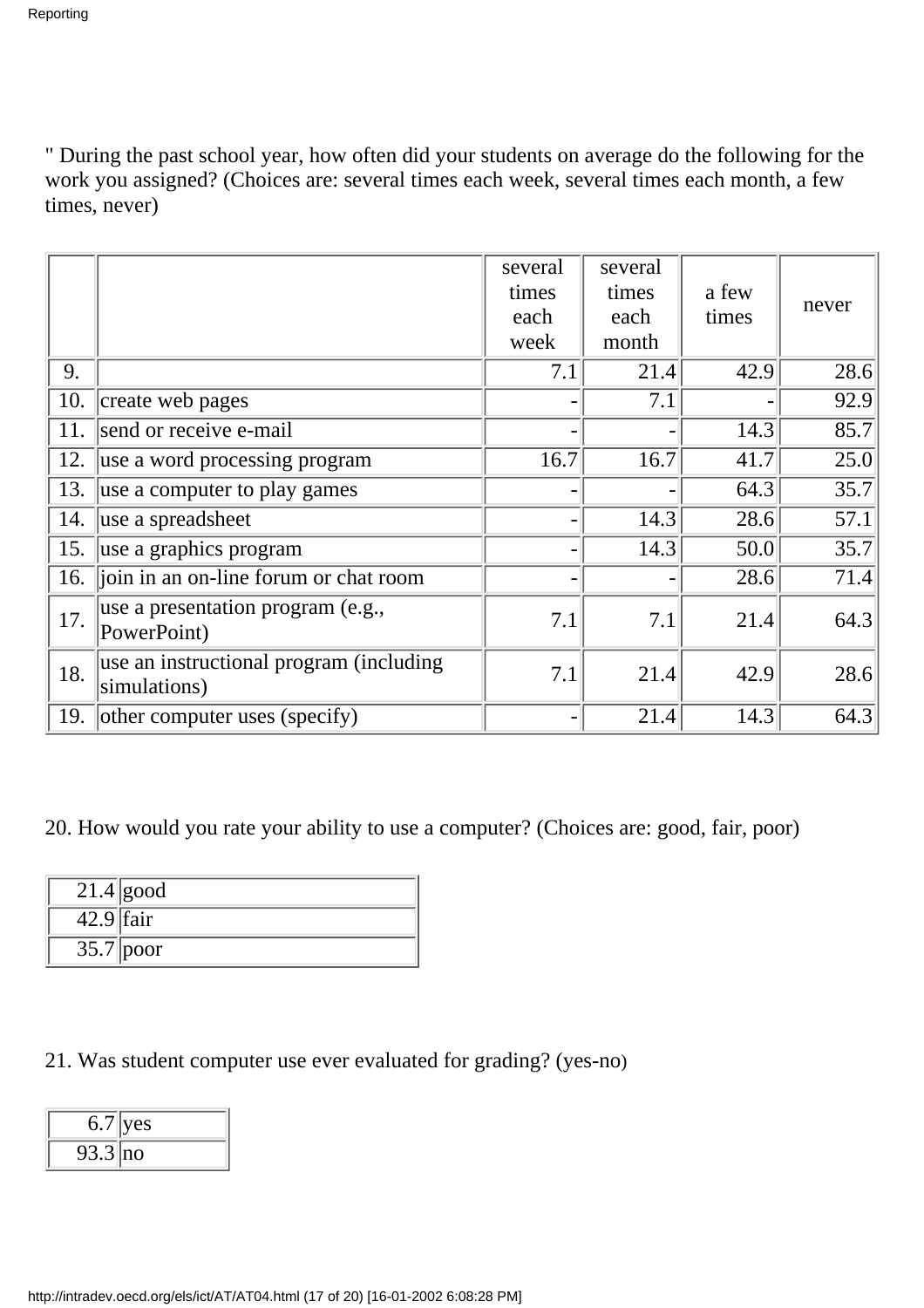22. If you assigned World Wide Web searching, how much freedom did you allow students in locating sites to visit? (no restrictions, some restrictions, designated sites only)

| $18.2$ no restrictions     |
|----------------------------|
| $63.6$ some restrictions   |
| 18.2 designated sites only |

23. Did you create or modify a Web site with any of the classes that you taught? (yes-no)

|            | ves |
|------------|-----|
| $92.9$  no |     |

24. What portion of the computer use in your classes was directly related to the course content (as opposed to rewards or incentives, for example)? (all, most, some, very little)

| -  all             |
|--------------------|
| $38.5 \text{most}$ |
| $30.8$ some        |
| $30.8$ very little |

25. What portion of the computer use that you assigned is done by students individually? (all, most, some, very little)

| 'ah                |
|--------------------|
| $25.0$ most        |
| $50.0$ some        |
| $25.0$ very little |

26. How often did you use a computer at home for preparing for teaching? (several times a week, several times a month, a few times, never)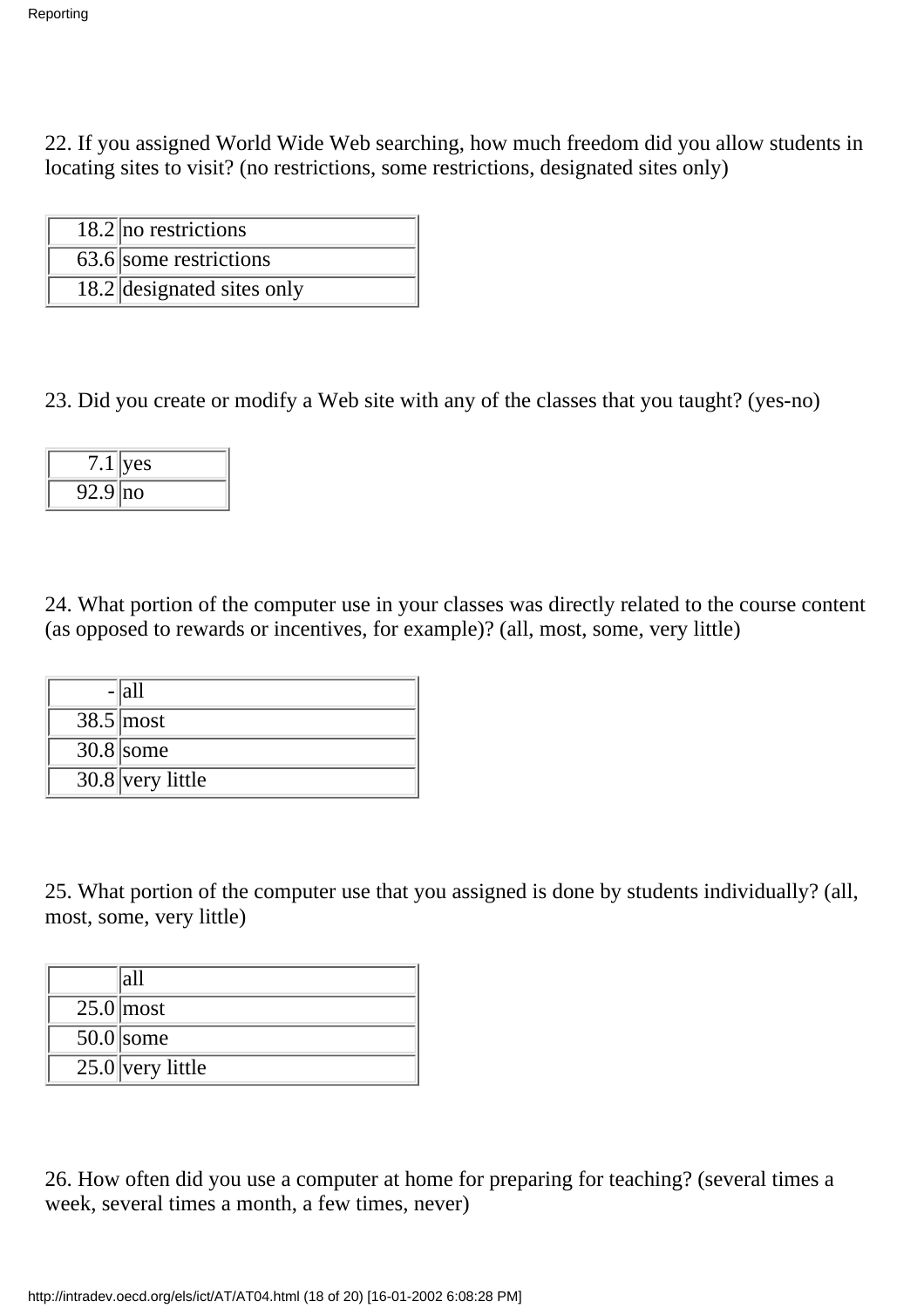| $46.7$ several times a week |
|-----------------------------|
| 40.0 several times a month  |
| $13.3$ a few times          |
| $- never $                  |

27. Did you participate as a student or instructor in a virtual course through the Internet/World Wide Web? (yes-no)

|              | yes |
|--------------|-----|
| $100.0$   no |     |

28. Did you involve your students in collaborative learning over the Internet/World Wide Web with students from other classes? (yes-no)

|              | yes |
|--------------|-----|
| $100.0$   no |     |

29. Are you currently using technology to collaborate with other teachers (professional chat rooms, forums, or the like)? (yes-no)

| $21.4$ yes  |  |
|-------------|--|
| $78.6$   no |  |

30. How many e-mail messages total do you send and receive each day on average? (more than 12, 6-11,

1-5, none).

|                  | 14.3 more than $12$ |
|------------------|---------------------|
| $28.6 6-11$      |                     |
| $35.7\sqrt{1-5}$ |                     |
|                  | $21.4$ none         |

31. Have you ever done any of the following? (Choices are: yes, no)